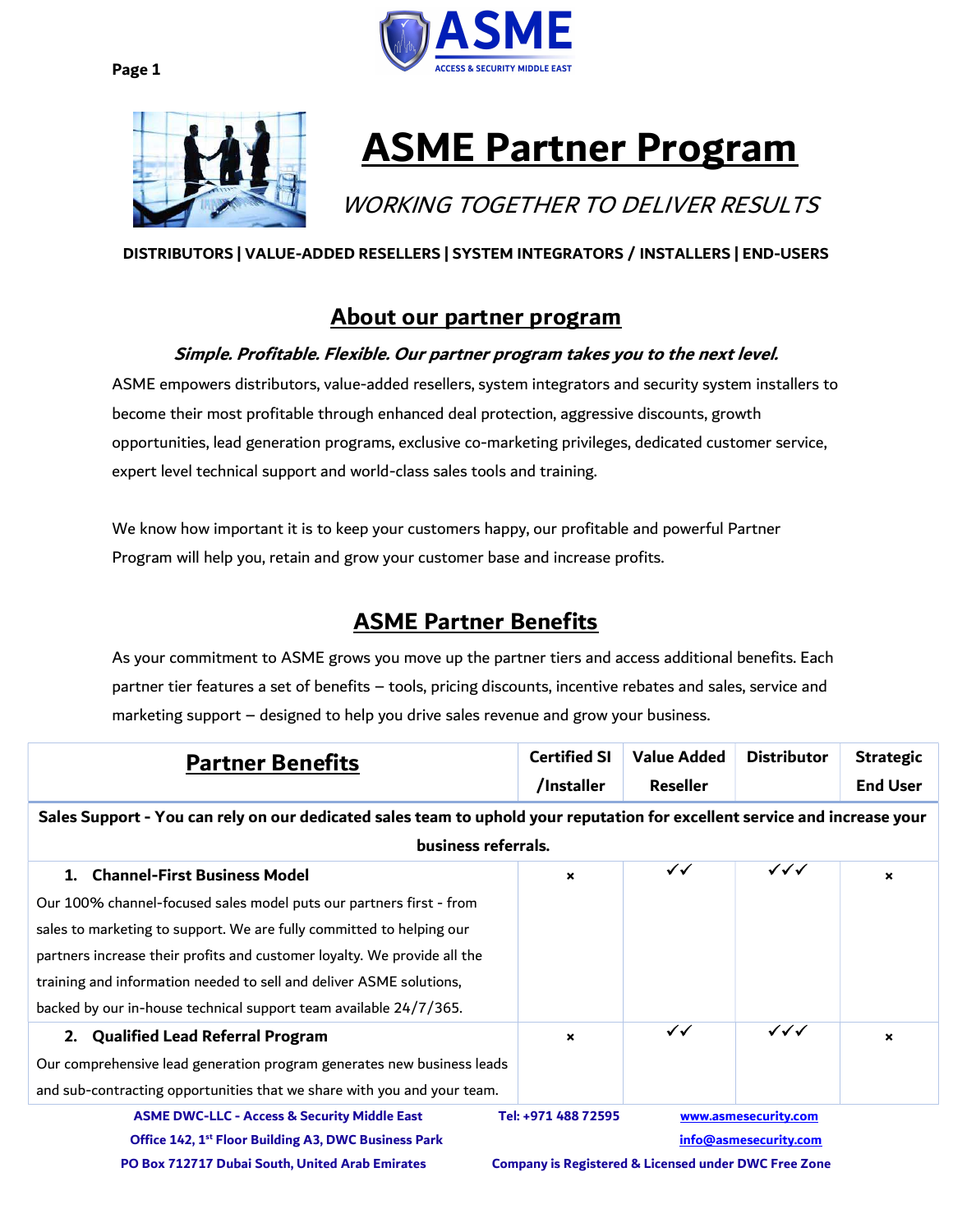

| <b>Competitive Trade Discounted Pricing</b><br>3.                          | $\checkmark$ | $\checkmark$ | ノイイ                    | $\mathbf x$       |
|----------------------------------------------------------------------------|--------------|--------------|------------------------|-------------------|
| Access to discounted trade pricing that allow for a competitive resale and |              |              |                        |                   |
| project bidding, allowing you to retain more margin and give your          |              |              |                        |                   |
| customers better value.                                                    |              |              |                        |                   |
| 4. Synchronized Security Product Portfolio                                 | $\checkmark$ |              | ✓                      |                   |
| A complete and innovative security solutions portfolio offer security      |              |              |                        |                   |
| systems that meet your customers' needs. Our award-winning products        |              |              |                        |                   |
| work great on their own and even better as a system giving you an          |              |              |                        |                   |
| unbeatable competitive advantage, increasing customer retention, and       |              |              |                        |                   |
| extensive cross-sell opportunities.                                        |              |              |                        |                   |
| 5. Free System Design & Sales Engineering Support                          | ✓            | $\checkmark$ | $\checkmark\checkmark$ | <b>Enterprise</b> |
| Our team understands today's security challenges and help ensure that      |              |              |                        | solutions         |
| each system is built on the technology necessary to meet or exceed your    |              |              |                        | only              |
| customer's expectations. We offer layout and planning services that help   |              |              |                        |                   |
| you pick the right software and hardware, leveraging on technical guidance |              |              |                        |                   |
| from different standpoints to ensure optimized system performance.         |              |              |                        |                   |

Marketing Support - To remain competitive and succeed in a competitive marketplace success depends on how well and regularly you communicate to your existing and potential customers on what you have to offer.

| 6. Secure access to ASME's partner portal                                   |                |              |                        | × |
|-----------------------------------------------------------------------------|----------------|--------------|------------------------|---|
| The ASME Partner Portal is an exclusive resource and essential online tool  |                |              |                        |   |
| to help you manage and grow your business. Utilize it for quick easy access |                |              |                        |   |
| to product information, manage opportunities and register projects.         |                |              |                        |   |
| 7. Welcome kit and partner recognition certificate                          | $\checkmark$   | ✓            | ✓                      | × |
| Your Welcome Kit includes everything you need to get started, including a   |                |              |                        |   |
| comprehensive set of Product Datasheets, Sales Brochures, Presentations,    |                |              |                        |   |
| Case Studies, Client Reference Lists, Press Releases and Newsletters.       |                |              |                        |   |
| 8. Co-Marketing Opportunities                                               | <b>Limited</b> | $\checkmark$ | $\checkmark\checkmark$ | × |
| We focus on providing the necessary co-marketing support for you to be      |                |              |                        |   |
| successful in the field. We welcome the opportunity to collaborate with     |                |              |                        |   |
| your company on promotional events, jointly launch marketing campaigns,     |                |              |                        |   |
| co-brand at tradeshows and assist with product demos during sales calls.    |                |              |                        |   |
| <b>Marketing collateral</b><br>9.                                           | ✓              | $\checkmark$ | $\checkmark\checkmark$ | × |
| Our program of continuous, constructive communication will provide          |                |              |                        |   |
| opportunities for connection and consultation, improving customer           |                |              |                        |   |
| satisfaction and allowing your staff to learn from the information shared.  |                |              |                        |   |

ASME DWC-LLC - Access & Security Middle East Tel: +971 488 72595 www.asmesecurity.com Office 142, 1<sup>st</sup> Floor Building A3, DWC Business Park info@asmesecurity.com PO Box 712717 Dubai South, United Arab Emirates Company is Registered & Licensed under DWC Free Zone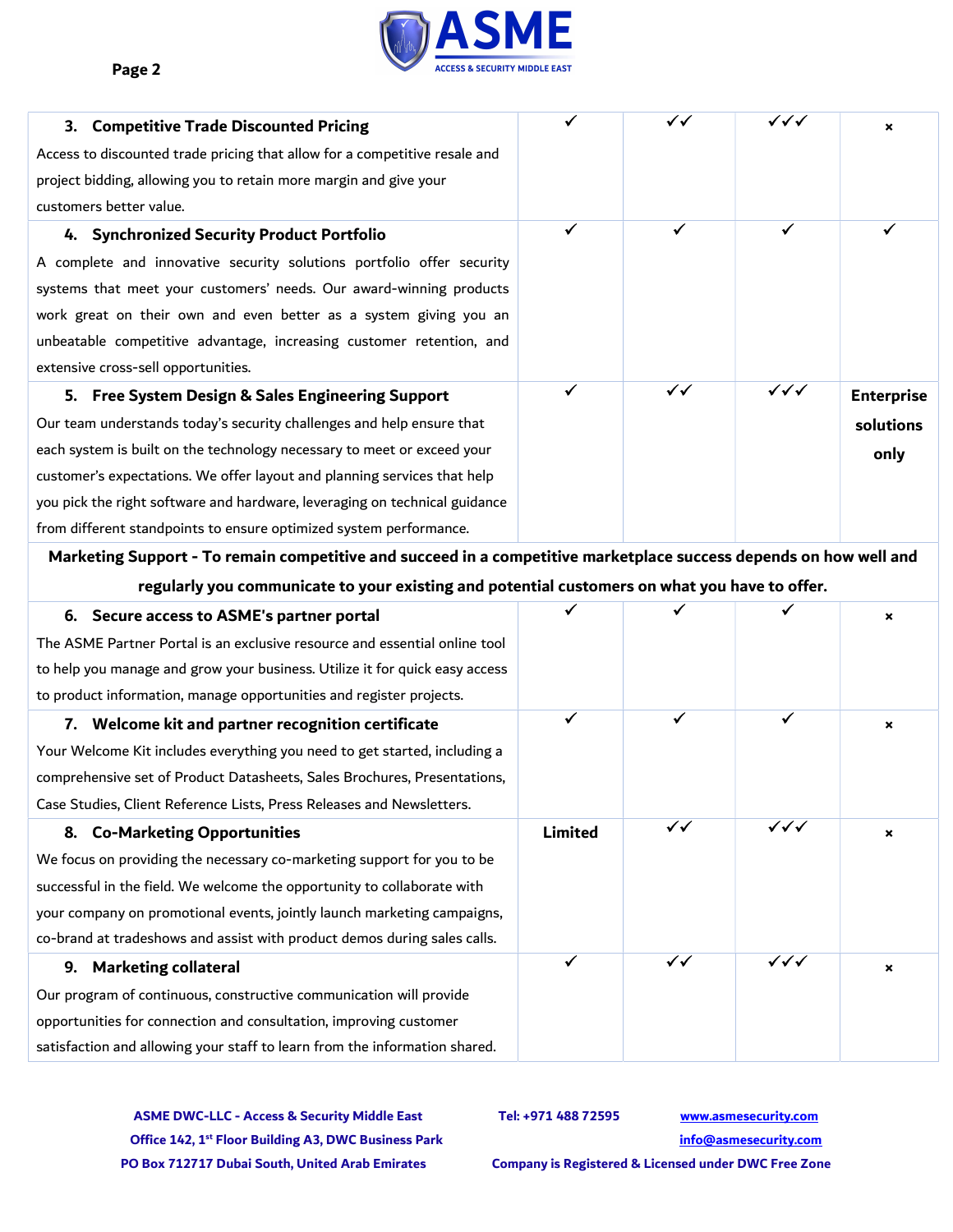

| Technical Support & Product Education - Our Professional Services team works with you to deliver projects on time, on   |                |                         |                      |                  |
|-------------------------------------------------------------------------------------------------------------------------|----------------|-------------------------|----------------------|------------------|
| budget and void of issues - avoiding potential penalties, controlling project costs and securing repeat business.       |                |                         |                      |                  |
| 10. Dedicated Technical Support                                                                                         |                | $\checkmark$            | <b>Priority</b>      | <b>Under SLA</b> |
| Our experienced team offers you extensive knowledge of ASME solutions,                                                  |                |                         |                      |                  |
| expedited responses to technical questions, rapid resolution of technical                                               |                |                         |                      |                  |
| issues and a full understanding of the specifics of your client's situation.                                            |                |                         |                      |                  |
| 11. Personalized Support                                                                                                | $\pmb{\times}$ | $\checkmark$            | $\sqrt{\sqrt{}}$     | <b>Under SLA</b> |
| A dedicated and specialized technical support representative directly                                                   |                |                         |                      |                  |
| assigned to your account, offering in-depth knowledge, troubleshooting                                                  |                |                         |                      |                  |
| techniques and best-practices concerning your installations.                                                            |                |                         |                      |                  |
| 12. Project Assistance & Commissioning Services                                                                         | ✓              | $\overline{\checkmark}$ | $\sqrt{\checkmark}}$ | <b>Under SLA</b> |
| Lean on us for our vast experience across various verticals in system                                                   |                |                         |                      |                  |
| commissioning, coordinating logistics, clarifying objectives, identifying and                                           |                |                         |                      |                  |
| mitigating risk to deliver custom solutions to your customer's.                                                         |                |                         |                      |                  |
| 13. Training and Certification Program                                                                                  | $\checkmark$   | $\checkmark$            | $\sqrt{\checkmark}}$ | <b>End-User</b>  |
| The ASME training and certification program provides extensive training                                                 |                |                         |                      | Operator         |
| courses and product certifications to differentiate your business and                                                   |                |                         |                      | <b>Training</b>  |
| increase profitability with our industry-leading security solutions.                                                    |                |                         |                      |                  |
| Partner Tools - We're constantly improving our tools with a clear understanding of what our partners need. Working with |                |                         |                      |                  |
| us is simple - let us do the behind the scenes work so you can focus on what's important for your business.             |                |                         |                      |                  |
| 14. Demo equipment program                                                                                              | $\checkmark$   | $\checkmark$            | ✓✓✓                  |                  |
| Our Demo Equipment program allows partners to purchase demo products                                                    |                |                         |                      |                  |
| at an further discounted rate to fulfill certification requirements, provide                                            |                |                         |                      |                  |

ASME DWC-LLC - Access & Security Middle East Tel: +971 488 72595 www.asmesecurity.com Office 142, 1<sup>st</sup> Floor Building A3, DWC Business Park info@asmesecurity.com PO Box 712717 Dubai South, United Arab Emirates Company is Registered & Licensed under DWC Free Zone

POC's or effectively demo the value of ASME solutions to your customers.

Our Project Registration gives you a competitive advantage. Strengthening

project at any one time to qualify for better pricing and technical support.

your position on projects. Only 1 customer can be registered for any

15. Project registration incentives

*v* √ √ √ √ × ∴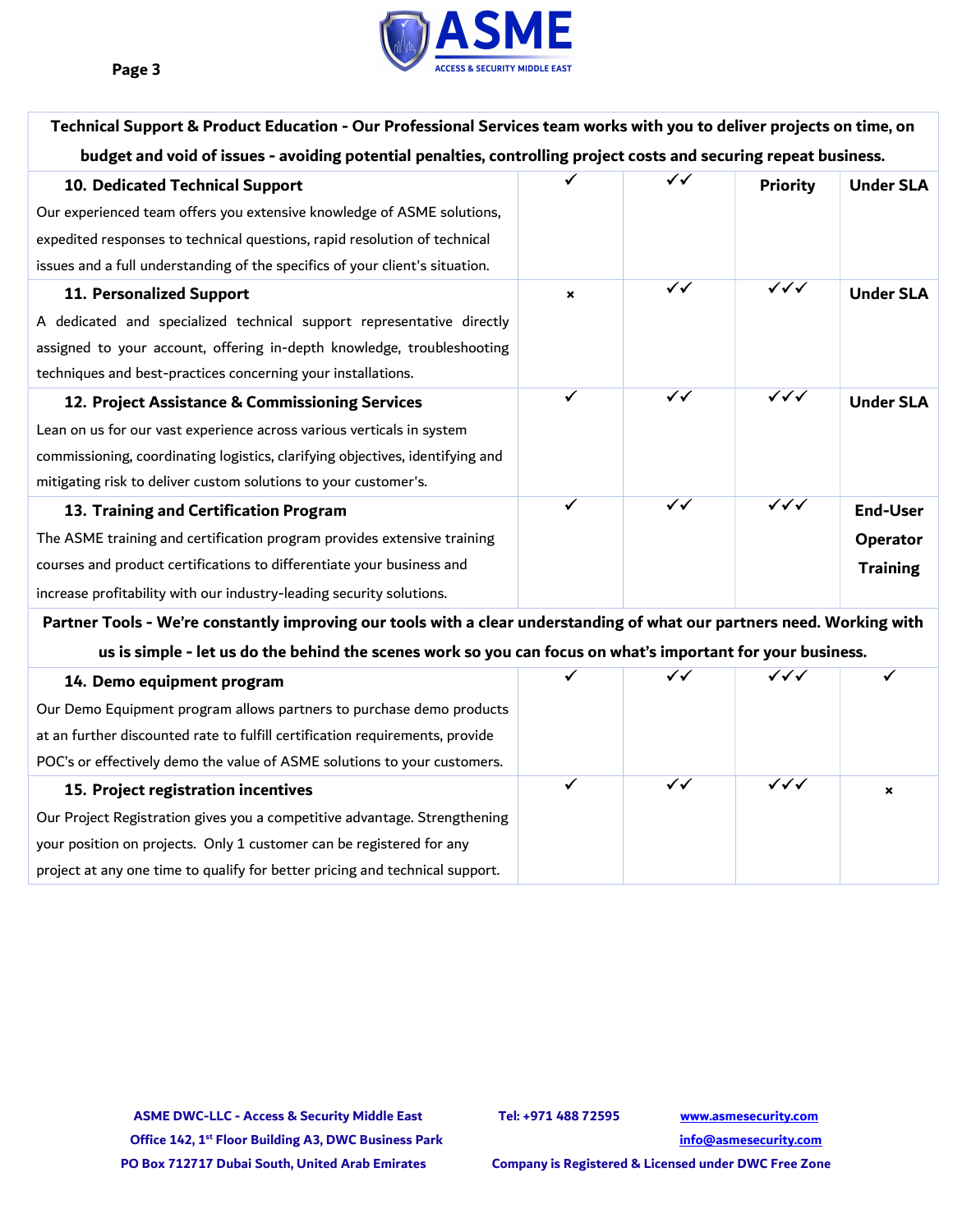

### Partner Program Tiers

Our partners are carefully selected, and their partner tier assigned according to their industry knowledge and demonstrated technical ability to implement our solutions and get results for their customers.

ASME monitors performance throughout the year and conducts an annual review of partner performance. Partners who achieved results exceeding their partner tier qualify and are eligible to be promoted to the next program level in the following year.

#### Certified System Integrator/Installer

This is the first level of ASME's Partner Program, which acknowledges ASME partners who are actively selling our solutions. Helping Installers become trusted advisors to their customers, this program delivers lower costs, improved productivity, increased sales opportunities, and sales support and enablement. The distinction of being a

Certified System Integrator or Installer is the intense support from ASME to assist you and your company to grow to the next level.

### Value-Added Reseller

This is the second level of ASME's Partner Program and is purpose-built to support and grow our Value-Added Reseller businesses. Our VAR's have an in-depth understanding of and proven experience in the implementation and support of Access Control, CCTV, Video Management, Intercoms and Visitor Management systems.

The VAR level rewards partners loyal to the ASME brand and are pro-actively promoting and selling our solutions as their preferred platform, add value by combining their technology expertise along with services to design, plan and deploy sophisticated solutions to meet the technical and business needs of customers. This level provides additional status privileges such as sales leads, training discounts, priority technical support, and co-marketing opportunities and a limited number of VAR partners are accepted per region.

#### **Distributor**

This is the highest level of the ASME's Partner Program and recognizes our partners who provide regional or national coverage and proactively promote and distribute ASME's video and access control products on all potential projects.

Our Distributors exhibit breadth and depth to serve our regional customers and provide a range of value-added services including carrying immediately available inventory, delivering authorized advanced-level technical training, offering first-level customer support, software development and project management services.

Distributors provide quarterly business strategy updates and demonstrate exceptional business performance to receive additional status privileges including the highest level of discounted pricing, the first option to sales leads, prioritized access to technical support services and co-marketing activities. A limited number of partners are accepted for this level.

### End User/Consulting Partner

This is a unique level of the ASME Partner Program that acknowledges high profile end-user partners who hold strategic value. These end-users typically generate exceptional business volume and have successfully completed ASME end-user operator-specific training courses.

These select end-users benefit from our Service Level Agreements, ASME consulting and project management services, access to prioritized technical support, custom development services, demo equipment, and project specific incentives.

ASME DWC-LLC - Access & Security Middle East Tel: +971 488 72595 www.asmesecurity.com Office 142, 1<sup>st</sup> Floor Building A3, DWC Business Park info@asmesecurity.com PO Box 712717 Dubai South, United Arab Emirates Company is Registered & Licensed under DWC Free Zone